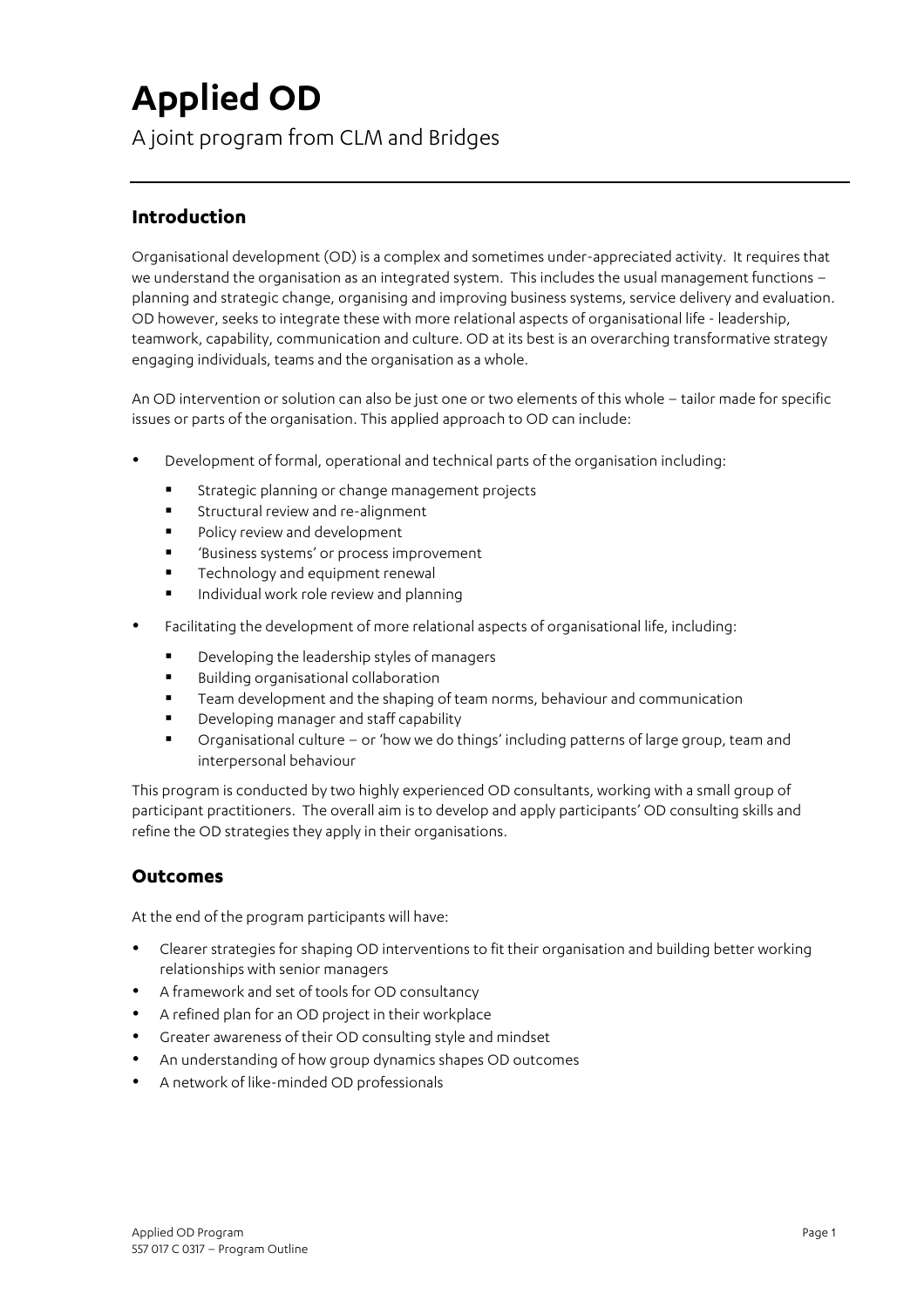#### **Dates**

The program is conducted over four workshops

| Tuesday  | $2^{nd}$ May, 9am - 4pm |
|----------|-------------------------|
| Thursday | $25th$ May, 9am – 1pm   |
| Friday   | $16th$ June, 9am – 1pm  |
| Thursday | $6th$ July, 9am – 1pm   |

The program includes:

- Personal leadership style profiling
- Personalised 1:1 coaching before and after the program; including a meeting together with the participant and their manager, if requested
- All catering and materials
- Opportunity to join a facilitated Community of Practice, after the program.

#### **The program will be conducted at 4a/190 Bourke Street, Melbourne.**

#### **Cost**

Early bird special of \$3200 inc GST is available until 12pm, 13th April 2017*.* Bookings made after this date: \$3,900 inc GST. Final registrations close 12pm, 26<sup>th</sup> February 2017.

## **Facilitators**

**Greg Cook**, the founder of the Centre for Leadership and Management, is a psychologist with more than twenty years' experience in organisational consulting, leadership

development, facilitation and coaching. Greg also holds qualifications as a teacher and social worker. Greg provides process consultancy and coaching to executives, senior managers and teams in public sector organisations, notfor-profit organisations and community groups.



In 2003, **Karen Delvin** founded Bridges a business devoted to the practice of OD. She has academic qualification in OD at the Graduate Diploma and Masters levels. Karen has worked as an internal OD consultant in both government **BRIDGES** and private sectors (NAB, Energy Australia, and Department of Health). Her clients include some of Melbourne's leading organisations in the government, not-for-profit, health, finance and university industries.

# **Bridges International**

#### **Registration**

Registration can be undertaken through links on either CLM or Bridges websites:

CLM http://www.centrelm.com.au/

Bridges http://bridges.global/